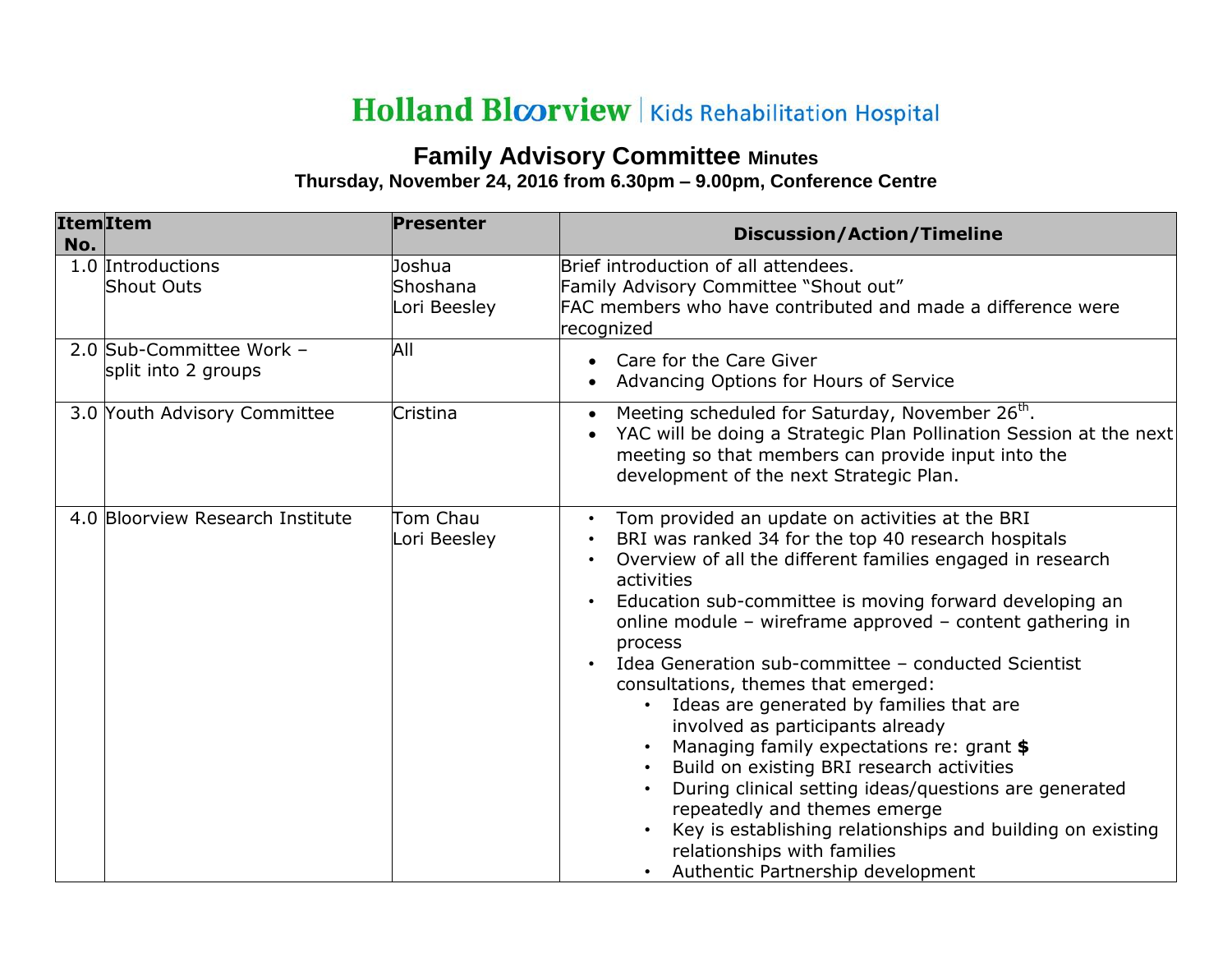|                                   |                                       | Next step:<br>Family consultations via survey on-line<br>Tom provided a growth strategy overview<br>BRI has grown and needs a new space. Plans for<br>expansion were discussed<br>Members voted on what research area of focus the BRI should<br>focus on                                                                                                                                                                                                                                                                                                                                                                                                                                                                                                                                                                                                                                                                                                                             |
|-----------------------------------|---------------------------------------|---------------------------------------------------------------------------------------------------------------------------------------------------------------------------------------------------------------------------------------------------------------------------------------------------------------------------------------------------------------------------------------------------------------------------------------------------------------------------------------------------------------------------------------------------------------------------------------------------------------------------------------------------------------------------------------------------------------------------------------------------------------------------------------------------------------------------------------------------------------------------------------------------------------------------------------------------------------------------------------|
| 5.0 Transition Strategy           | Sarah Keenan<br><b>Joanne Maxwell</b> | Transition is not just for teenagers, and it's not just about<br>healthcare<br>We all experience transitions throughout every stage of our lives<br>$\bullet$<br>Clients and families experience many transitions<br>At diagnosis<br>$\qquad \qquad -$<br>First visits in healthcare<br>From hospital to home<br>New care team members<br>School transitions<br>And many more<br>Building on existing strengths, knowledge and resources and<br>aligned with research We want to change the conversation<br>Strengths-based<br>Future-oriented<br>All ages, All abilities<br>Everything in the context of family and life<br>Client and family-centred<br>Focus on life skills, but ALSO on resiliency,<br>resourcefulness, and self-determination<br>Where we'll be in three years:<br>All clients have opportunities to participate in real world learning<br>Shared solutions with adult and community partners<br>Strengths-based, future-oriented<br>Feedback activity conducted |
| 6.0 Centres for Leadership Update | Sean Peacocke<br>Suzanne              | The CFL's bring together research, clinical care, education<br>and families<br>In 2010 we launched CDP<br>2011 P&I<br>2014 ABI<br>2015 Innovation<br>We are growing ideas from the ground up with the people that<br>really matter, families, clinicians, research, students                                                                                                                                                                                                                                                                                                                                                                                                                                                                                                                                                                                                                                                                                                          |